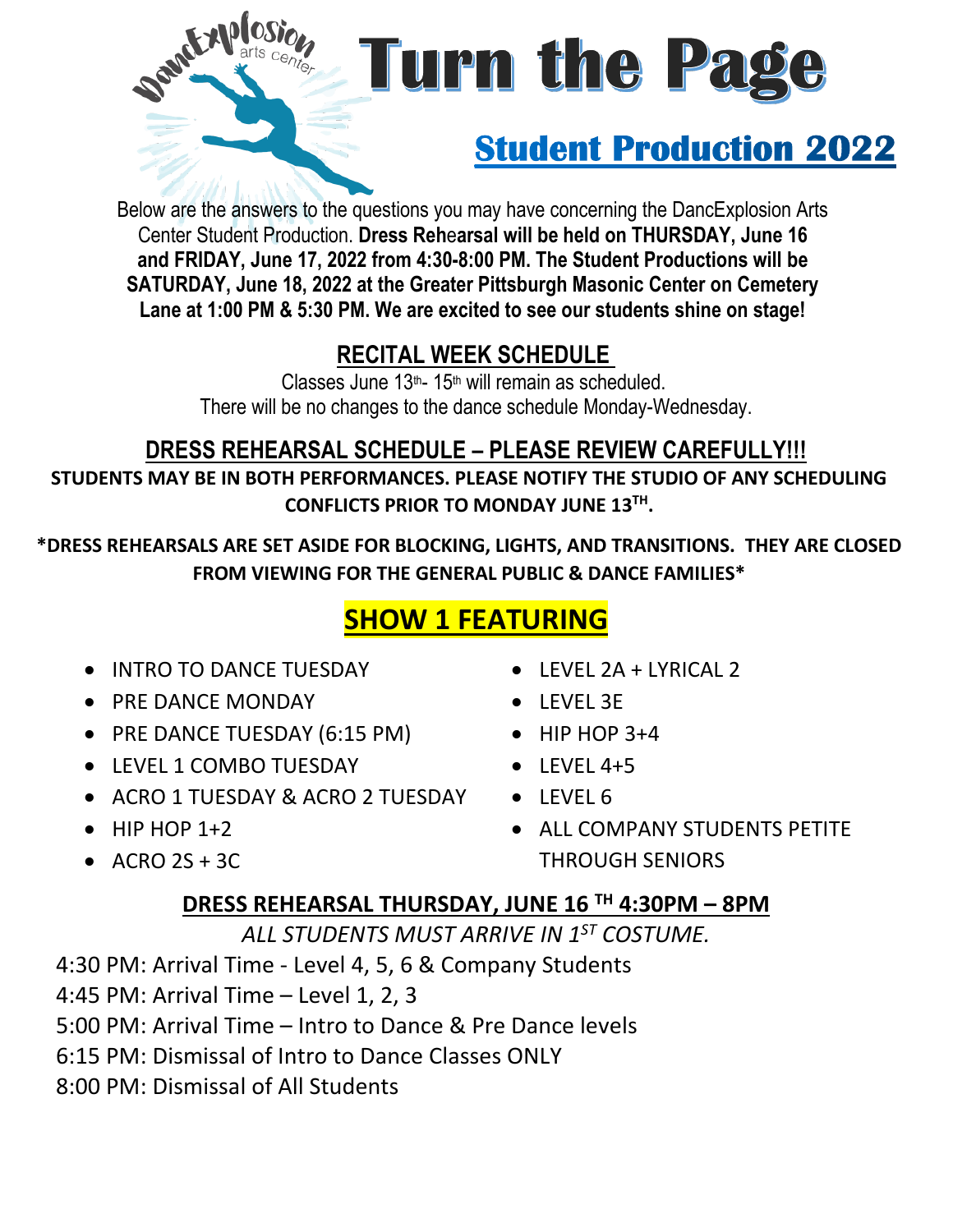## **SHOW 2 FEATURING**

- INTRO TO DANCE THURSDAY & SATURDAY
- PRE DANCE TUESDAY (5 PM)
- PRE DANCE THURSDAY
- LEVEL 1 COMBO THURSDAY
- ACRO 1 THURSDAY
- $\bullet$  HIP HOP 1+2
- $\bullet$  ACRO 2S + 3C
- LYRICAL 2
- $\bullet$  LEVEL 2S
- LEVEL 3C
- $\bullet$  HIP HOP 3+4
- LEVEL 7
- ALL COMPANY STUDENTS PETITE THROUGH SENIOR

#### **DRESS REHEARSAL FRIDAY, JUNE 17 TH 4:30PM – 8PM**

*ALL STUDENTS MUST ARRIVE IN 1ST COSTUME.*

4:30 PM: Arrival Time – Level 2S, 3C, 7 & Company Students

4:45 PM: Arrival Time – Level 1, 2, 3, 4

5:00 PM: Arrival Time - Intro to Dance & Pre Dance Levels

6:15 PM: Dismissal – Intro to Dance Classes ONLY

8:00 PM: Dismissal of All Students

\*It is imperative that students participate in all dress rehearsals especially those that are performing in both shows. Students will be practicing **IN SHOW ORDER** except for the Intro to Dance classes. This is to ensure that students are comfortable with the stage, costume changes, entrances and exits and all backstage protocol. We appreciate your cooperation.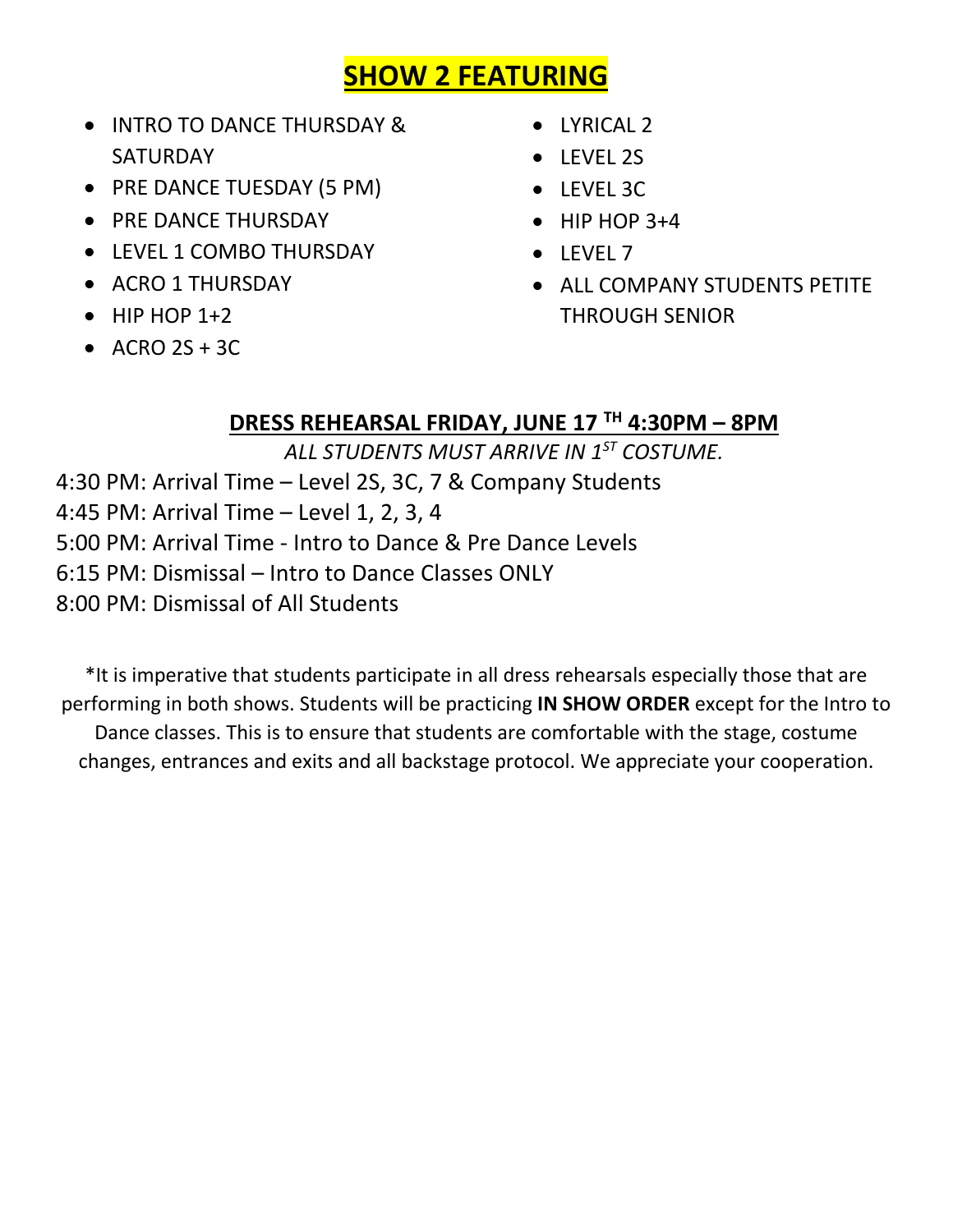**There will be NO regularly scheduled CLASSES on JUNE 16 TH-18 TH. ONLY DRESS REHEARSALS & THE SHOWCASES.**

**The studio will be closed June 19th-July 3 rd following the performance (with the exception of Company Nationals rehearsals and TBD administration hours). Please direct inquiries to our email:** DEACdance@hotmail.com

## **SHOWTIME EVENTS SCHEDULE on JUNE 18th**

- 12:30 PM: DEAC Company Dancers Arrive
- 12:45 PM: ALL Dancers in Show 1 Arrive Theater doors open to public
- 1:00-3:00 Show 1 (Intermission included)
- 4:45 PM: DEAC Company Dancer Call Time
- 5:00 PM: All Dancers in Show 2 Arrive
- 5:15 PM: Theater Doors open to the pubic
- 5:30-8:00: Show 2 (Intermission included)

**ALL DANCERS MUST ARRIVE IN FIRST COSTUME AND READY TO DANCE!** 

#### *TURN THE PAGE* **DETAILS**

## **TICKET SALES**

Tickets will be on sale beginning Monday, June 6<sup>th</sup> at 4:00 PM through Wednesday, June 15<sup>th</sup>. Tickets can be purchased once the dancer's account has been paid in full for the season, including June Tuition. Tickets must be selected in person at the studio.

#### **ALL SEATS ARE RESERVED & ASSIGNED**.

Theater seat availability will be at **FULL CAPACITY** for both showcases and we do **NOT LIMIT** tickets per family. There are 500 seats available for each performance. All seats in the theater provide ample viewing but it is suggested that you purchase your tickets early for optimal seating.

#### Turn the Page Tickets:

#### \$15 Per Ticket \* \$18 Door Sales \* \$10 Ticket for 2<sup>nd</sup> Show (Families Purchasing both show tickets: Full price ticket for primary show, discounted tickets for 2nd show totaling the number of primary show tickets purchased.)

Anyone requiring a seat must purchase a ticket. Handicapped Accessible seating is available. Babies under the age of 2 years can sit in the lap of a parent**.**

Any student not dancing in one or both shows may purchase a ticket for \$10.

**Tickets can be purchased at the door before the performance for \$18 (seats cannot be selected OR guaranteed at this time)**.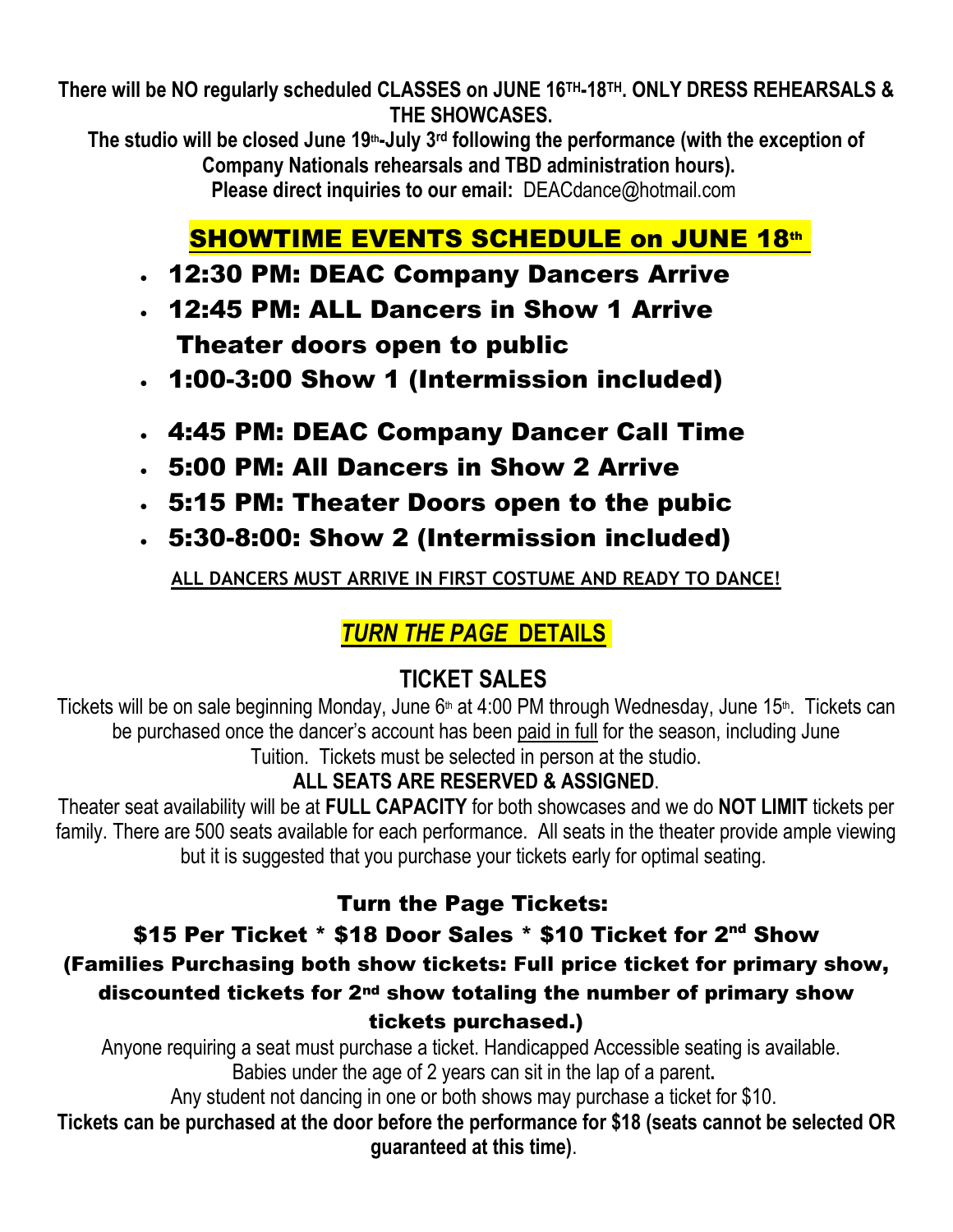#### **ADDITIONAL INFORMATION**

- 1. Please have dancers dressed in their  $1<sup>st</sup>$  costume. They will be escorted to the appropriate dressing room by a staff member. Parents will NOT be allowed in the backstage or dressing rooms. *We run a very smooth & efficient program. Backstage supervisors include* DEAC staff, DEAC graduates & college students, and advanced dancers. We have a variety of activities for our students including coloring and games.
- 2. Please be sure that your dancer has ALL of his or her shoes, costumes, accessories, and hairpieces. These items should be organized and have your child's name on them.
- 3. Absolutely no food, drinks, or gum/candies are allowed in the theater or dressing room areas. Bottled Water **ONLY**. Please remember to feed your dancer before arrival time.
- 4. Write last names (on masking tape) and put it in every piece of costuming, and in shoes to help prevent mix-ups**. It is required that dancers arrive dressed in their first costume, makeup applied, and hair complete.** Show Line-ups are posted in the studio for reference and are attached.
- 5. Fix all dancers hair and makeup before coming to the theatre.
	- *Intro to Dance: Hair ½ up, clean & polish with no bangs*
	- *Pre-Dance, Level 1: Low pony with center part*
	- *Levels 2-7: Low pony with center part*
	- *ALL BALLET CLASSES LEVEL 2 & UP REQUIRE A BUN*
	- *Use only plain barrettes and bobby pins and hairspray heavily. NO BANGS please! We want to see those beautiful faces.*
- 6. Apply makeup at home. Bright dark pink/peach lipstick on everyone. Eye shadows should be in natural tones (pinks, browns, grays-definitely no blue or green shadow) worn with mascara. A blush color that is appropriate for your child's skin tone on the cheekbones must be worn as well. The strong stage lights wash out faces that do not have sufficient makeup. Staff may be asked to correct the makeup of students. Company makeup as discussed. Please NO EYELASHES on our babies.
- 7. No jewelry of any kind. Please do not even wear or bring to the theater.
- 8. Dancers-Leave iPads, iPods & cell phones at home. We will not be responsible for lost items.
- 9. Clear finger and nail polish only (French manicures or Nude polish are acceptable).
- 10. No panties. They hang out and show under tights and costumes. Be sure to cut any tags out of costumes. **Cut- don't tear**- you'll rip the seams of the costume.
- 11. Finale attire will be the recital t-shirt (distributed when tickets purchased) with a pair of shorts or over a show costume. Any complimenting shorts/shoes are acceptable.
- 12. ONLY BACKSTAGE HELPERS WILL BE ALLOWED IN THE BACKSTAGE/DRESSING AREAS. Backstage helpers include DEAC staff, select room mothers, & DEAC graduates.
- 13. All dancers **MUST** stay for the duration of the performance. If your dancer needs to be excused early, a letter must be given to Amy or Allie **10 days** prior to the dress rehearsal. We will not permit children to leave the dressing rooms to people we do not know or children who do not have clearance to leave. This is for the security of your child & the insurance of a smooth show.
- 14. Parents/guests please do not go into the dressing areas or roam the hallways of the Masonic Center. All dancers must remain in the dressing areas until the end of the show. At that time, your dancer will be escorted to get her/his things and brought back to the family members in the lobby. In case of emergency, please see Backstage Usher (Cheryl Beckas) only. She is